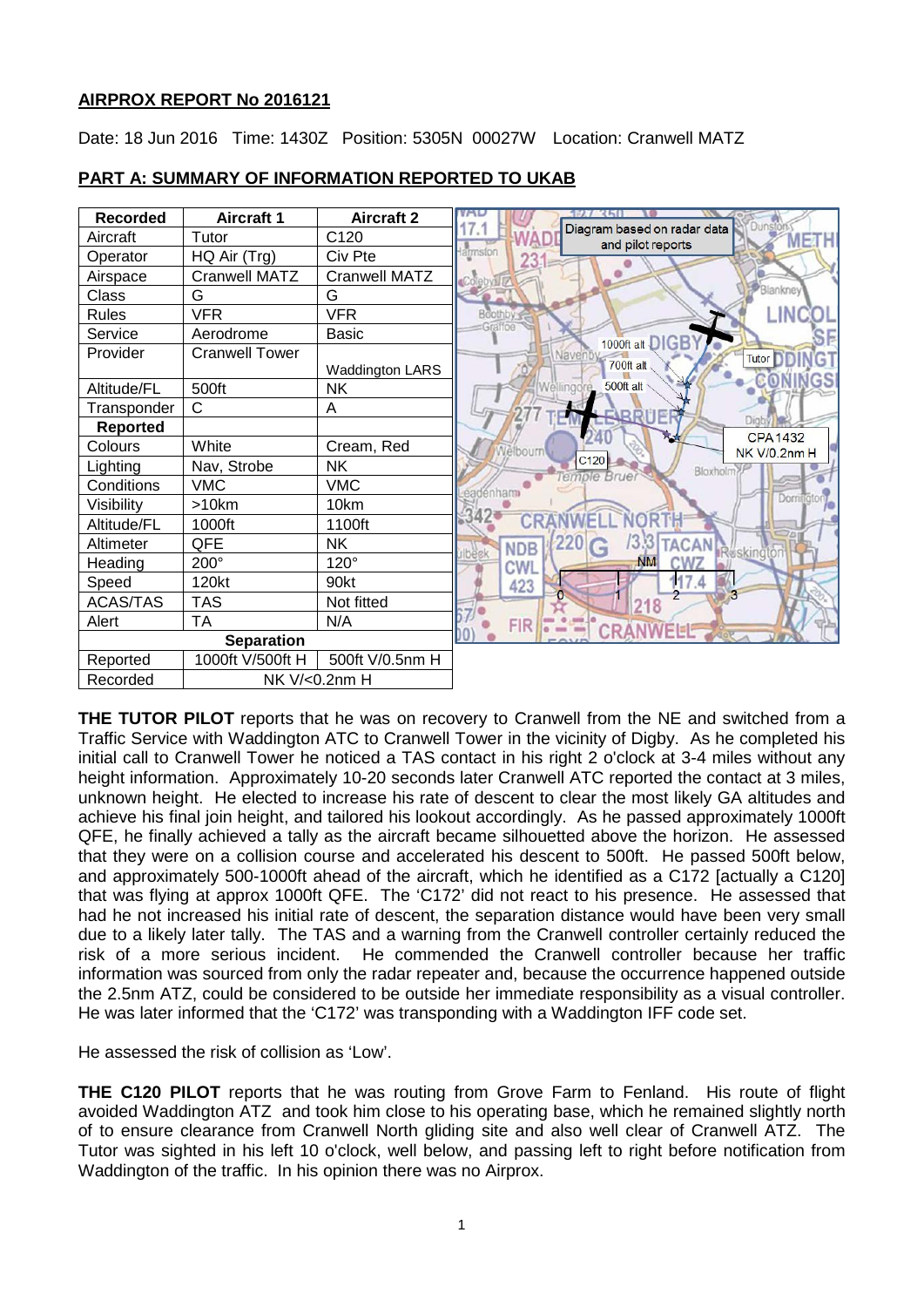He assessed the risk of collision as 'None'.

**THE CRANWELL CONTROLLER** reports that the Tutor was recovering from the NE for a downwind join for RW 01RH from approximately 3000ft QFE; previously the Tutor was with Waddington under a Traffic Service. The North airfield was active with Cranwell gliders and numerous 7000 squawks and non-squawking contacts in the general area. She noticed on the Air Traffic Monitor that there was a Waddington squawk (3602) tracking W to E inside the Cranwell MATZ (to the NE of CWL by approximately 3.5 to 4 nm) with no Mode C, which looked like it might conflict with traffic that she believed to be the Tutor on recovery. With no height information on the 3602 Squawk and no Traffic Information from Waddington, she called Traffic Information on the 3602 Squawk for the benefit of the Tutor. Looking out of the VCR, she could see neither of the aircraft. The pilot acknowledged the traffic and said he had a TAS contact with no height information but wasn't visual with the airsystem at that point. He then sighted the traffic and descended to ~500ft QFE to avoid because they were at a similar altitude. A descent to 500ft would be the norm for a downwind join. The Tutor reported a C172 approximately 1000ft QFE. The pilot informed her that he didn't believe the aircraft to have responded to his manoeuvre (also acknowledging the C172 had right of way). The pilot of the Tutor also reported to her afterwards that Waddington LARS had been busy and he had not had the traffic called to him before he switched to Cranwell Tower. Having spoken to the ATCO i/c at Waddington, her understanding was they were busy, and by the time they were able to correlate the track of the C172 and its intentions, the pilot of the Tutor had already changed frequency to Cranwell Tower. Her concerns are that: flight safety could have been compromised had she been busy and didn't have the capacity to view the ATM; the Tutor pilot may have called visual with one of the Cranwell gliders instead of the Waddington 3602 traffic; she could have assumed the traffic in the MATZ was a glider if the 3602 squawk had not shown on the ATM; had the conflicting traffic not had a transponder fitted it would not show up on TAS; the workload of the ATCO IC at Waddington prevented them from being able to assimilate the information regarding the C172 and pass TI to Cranwell; recovery procedures from Waddington and the lack of a TS once traffic has left the Waddington frequency; a potential reliance upon TAS by pilots in spite of numerous non-squawking contacts at the weekend was a potential factor; and other airspace users airmanship and potential unpredictability versus the poor visibility [in her opinion] of the Tutor.

She perceived the severity of the incident as 'Medium'.

**THE WADDINGTON CONTROLLER** reports that she was the LARS controller at the time of the incident. The Tutor was one of several aircraft on her frequency in the lead-up to the incident; however, she does not remember how many other aircraft she was working at the time. It was a reasonably busy day on LARS and she was working 7-8 aircraft on several occasions. Waddington provides a Traffic Service to Cranwell Tutors at the weekend, up to a maximum of four at a time in addition to a maximum of 4 Basic Service tracks. There are 2 controllers rostered for weekend shifts with one LARS console open. Under normal circumstances, the Tutors report their sortie as complete and declare visual with Cranwell aerodrome; at this point, they are instructed to freecall Cranwell Tower. This differs to procedures during the week where Tutors would speak to a Cranwell radar controller first. The Tutor was conducting General Handling northeast of Cranwell in the vicinity of Bardney. He called complete and visual with Cranwell approximately 10nm away from Cranwell. In accordance with weekend procedures she instructed the pilot to freecall Cranwell tower. She is confident that she would have called any traffic that posed a factor at the time. The Cessna was operating under a Basic Service on a transit sortie. Her workload at the time was sufficient for her to overlook a call to Cranwell Tower to request a MATZ crossing for the Cessna before he entered the MATZ. At the point that it became apparent that the Tutor and Cessna were on converging headings, the Tutor had been off her frequency for approximately 5 track miles. She did attempt to raise the Tutor on her frequency but she believes he was already speaking to Cranwell Tower. Around the time she noticed the confliction, Cranwell Tower called on the landline to request traffic information on the Cessna. Due to the distraction of the landline, this resulted in a late call to the Cessna to alert him of the Tutor's presence. She remembers that the Cessna pilot did declare that he was visual with the Tutor.

She perceived the severity of the incident as 'Medium'.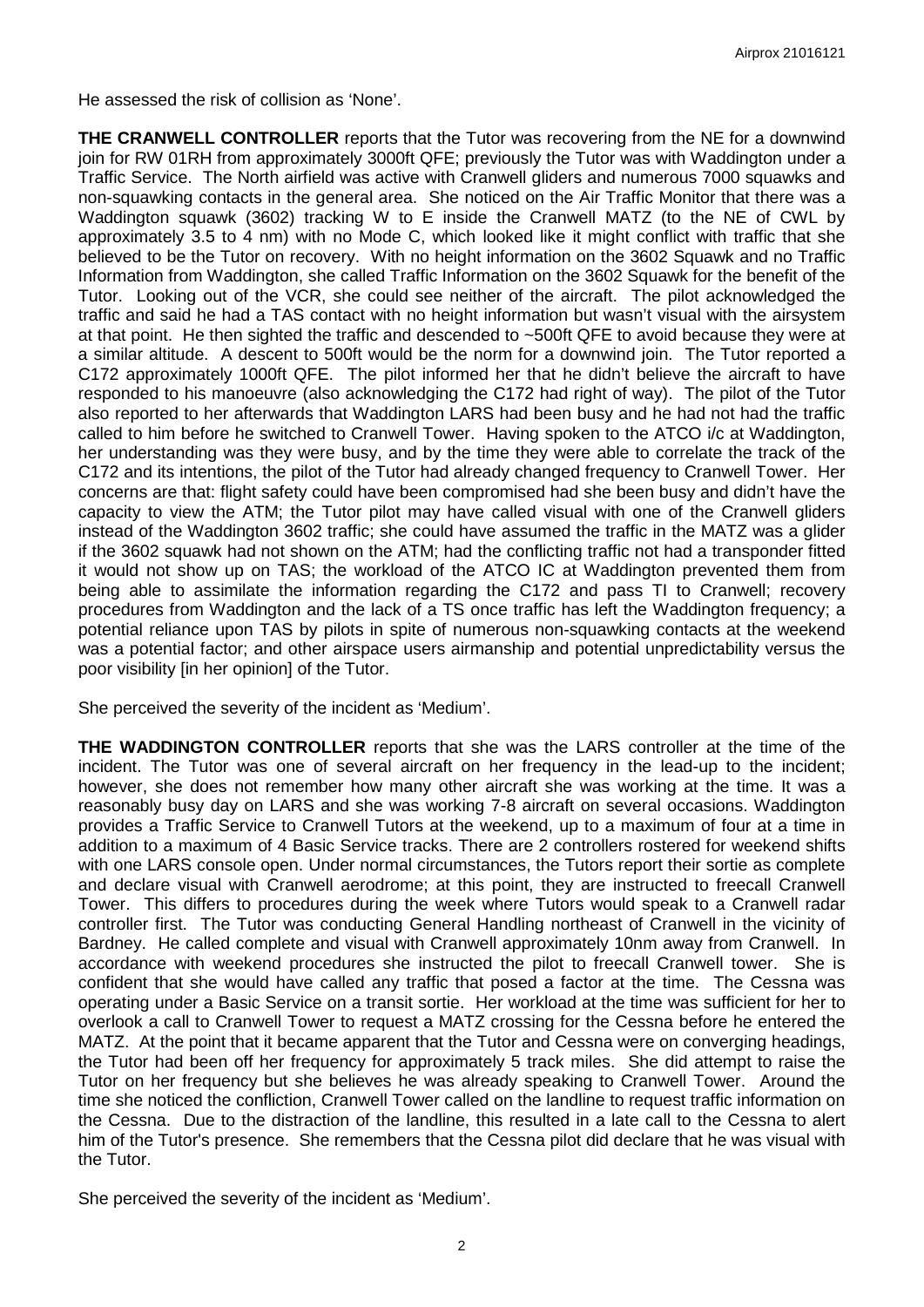# **Factual Background**

The weather at Cranwell was recorded as follows:

# SPECI EGYD 181316Z 35009KT 9999 BKN030 14/07 Q1021 BLU NOSIG

## **Analysis and Investigation**

## **Military ATM**

Portions of the tape transcripts between Cranwell Tower and the Tutor are below:

| <b>From</b>           | To                    | <b>Speech Transcription</b>                                                                                                                                                                                    | <b>Time</b> |
|-----------------------|-----------------------|----------------------------------------------------------------------------------------------------------------------------------------------------------------------------------------------------------------|-------------|
| Tutor                 | <b>Cranwell Tower</b> | Cranwell Tower [Tutor C/S] with Hotel request downwind join                                                                                                                                                    | 14:30:20    |
| <b>Cranwell Tower</b> | Tutor                 | [Tutor C/S] Cranwell Tower join downwind Hotel correct circuit<br>clear                                                                                                                                        | 14:30:30    |
| Tutor                 | <b>Cranwell Tower</b> | [Tutor C/S]                                                                                                                                                                                                    | 14:30:35    |
| <b>Cranwell Tower</b> | Tutor                 | [Tutor C/S] traffic believed to be you has traffic right one o'clock<br>two miles crossing right left ahead no height information                                                                              | 14:31:00    |
| Tutor                 | <b>Cranwell Tower</b> | [Tutor C/S] er TAS contact we're overhead Digby at this time                                                                                                                                                   | 14:31:11    |
| <b>Cranwell Tower</b> | Tutor                 | [Tutor C/S] just to give you an update on that traffic it is now in<br>your right one o'clock one and a half miles crossing right left<br>ahead no height information believed to be speaking to<br>Waddington | 14:31:33    |
| Tutor                 | <b>Cranwell Tower</b> | [Tutor C/S] visual                                                                                                                                                                                             | 14:31:45    |
| Tutor                 | <b>Cranwell Tower</b> | [Tutor C/S] is now clear of that traffic                                                                                                                                                                       | 14:32:16    |
| <b>Cranwell Tower</b> | Tutor                 | [Tutor C/S] do you know what is was?                                                                                                                                                                           | 14:32:22    |
| Tutor                 | <b>Cranwell Tower</b> | Er it looked like a Cessna 152                                                                                                                                                                                 | 14:32:25    |
| <b>Cranwell Tower</b> | Tutor                 | Thank you                                                                                                                                                                                                      | 14:32:25    |
| Tutor                 | <b>Cranwell Tower</b> | and he was co-altitude                                                                                                                                                                                         | 14:32:30    |
| Tutor                 | <b>Cranwell Tower</b> | and [Tutor C/S] he didn't appear to react to my manoeuvre to go<br>below him                                                                                                                                   | 14:32:40    |
| <b>Cranwell Tower</b> | Tutor                 | Roger  are you declaring anything                                                                                                                                                                              | 14:32:45    |
| Tutor                 | <b>Cranwell Tower</b> | Negative, I'll consider it once I finish flying for the day                                                                                                                                                    | 14:32:50    |

## Portions of the tape transcripts between Waddington Zone, the Tutor and the C120 are below:

| <b>From</b>      | To                     | <b>Speech Transcription</b>                                     | Time     |
|------------------|------------------------|-----------------------------------------------------------------|----------|
| C <sub>120</sub> | <b>Waddington Zone</b> | Waddington [C120 C/S], Waddington [C120 C/S] good               | 14:18:35 |
|                  |                        | afternoon again.                                                |          |
| Waddington Zone  | C <sub>120</sub>       | [C120 C/S] Waddington Zone squawk three-six-zero-two.           | 14:18:42 |
| C <sub>120</sub> | Waddington Zone        | Three-six-zero-two [C120 C/S] Cessna one-two-zero just          | 14:18:48 |
|                  |                        | airborne from Grove Farm routing to Fenland one thousand        |          |
|                  |                        | feet on one-zero-one-five request a Basic service and zone      |          |
|                  |                        | transit.                                                        |          |
| Waddington Zone  | C <sub>120</sub>       | [C120 C/S] Basic service Barnsley one-zero-one-seven.           | 14:19:15 |
| C <sub>120</sub> | <b>Waddington Zone</b> | Basic service one-zero-one-seven [C120 C/S].                    | 14:19:20 |
| Waddington Zone  | C <sub>120</sub>       | [C120 C/S] traffic northeast of you half a mile tracking west   | 14:19:24 |
|                  |                        | indicating three hundred feet below.                            |          |
| C <sub>120</sub> | Waddington Zone        | [C120 C/S] looking nothing seen.                                | 14:19:30 |
| Waddington Zone  | C <sub>120</sub>       | [C120 C/S] Darlton gliding site active up to two thousand feet. | 14:19:33 |
| C <sub>120</sub> | Waddington Zone        | [C120 C/S] copied thanks.                                       | 14:19:37 |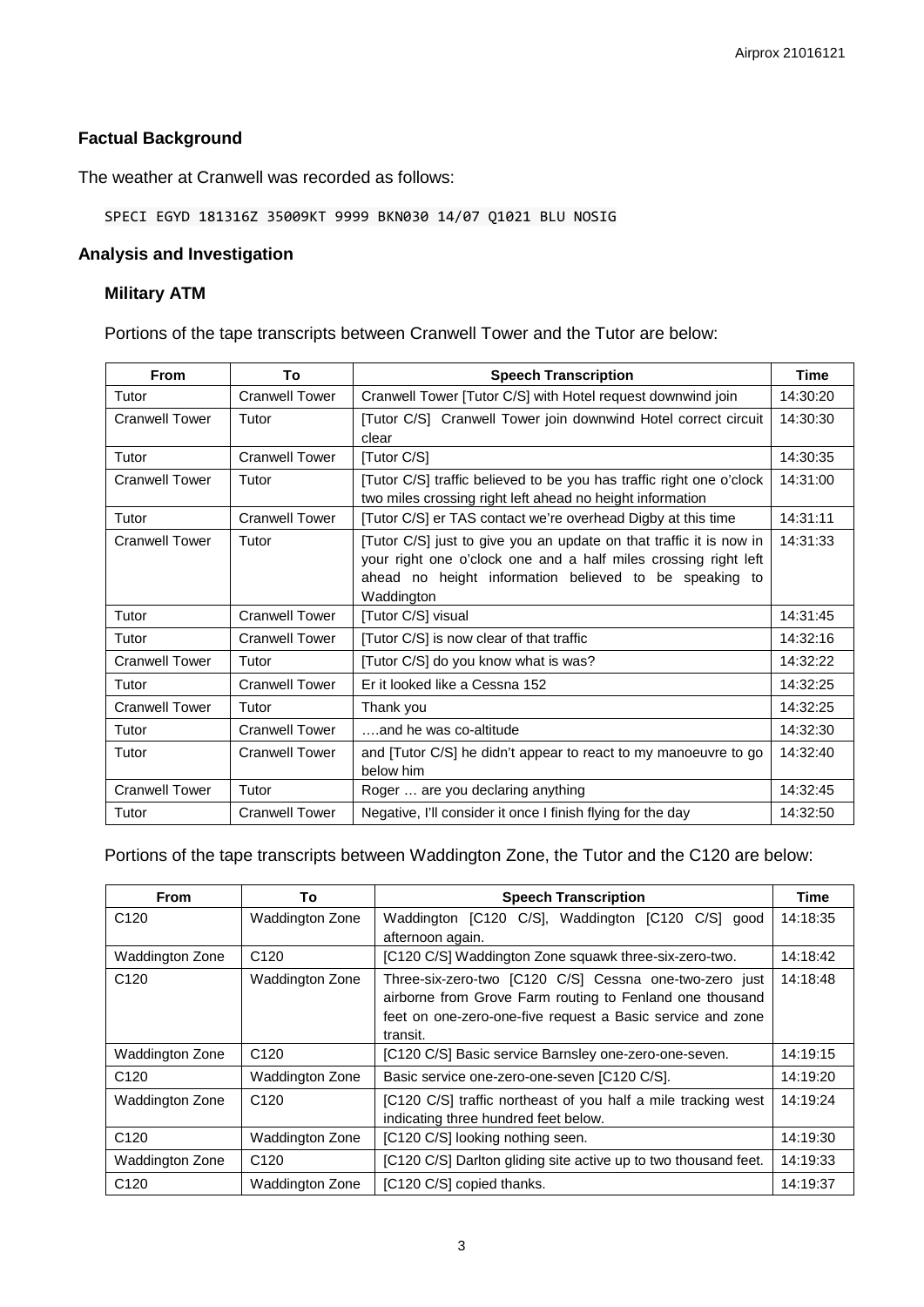| <b>From</b>            | To                     | <b>Speech Transcription</b>                                                                                              | Time     |
|------------------------|------------------------|--------------------------------------------------------------------------------------------------------------------------|----------|
| Waddington Zone        | C <sub>120</sub>       | [C120 C/S] request your present altitude?                                                                                | 14:19:46 |
| C <sub>120</sub>       | <b>Waddington Zone</b> | [C120 C/S] one thousand one hundred feet on one-zero-one-<br>seven.                                                      | 14:19:47 |
| Tutor                  | Waddington Zone        | Waddington [Tutor C/S] is er complete we are airfield insight<br>with Cranwell for visual recovery happy to go on route. | 14:29:32 |
| <b>Waddington Zone</b> | Tutor                  | [Tutor C/S] free call Cranwell tower.                                                                                    | 14:29:39 |
| Tutor                  | Waddington Zone        | [Tutor C/S].                                                                                                             | 14:29:41 |
| Waddington Zone        | Tutor                  | [Tutor C/S] are you still on this?                                                                                       | 14:31:50 |
| Waddington Zone        | C <sub>120</sub>       | [C120 C/S] er.                                                                                                           | 14:31:58 |
| C <sub>120</sub>       | Waddington Zone        | [C120 C/S] I've got traffic just left right below there was no<br>confliction.                                           | 14:32:02 |
| Waddington Zone        | C <sub>120</sub>       | [C120 C/S] roger I hadn't arranged a Cranwell crossing for<br>you.                                                       | 14:32:07 |
| C <sub>120</sub>       | Waddington Zone        | Roger we are keeping well clear of the A-T-Z.                                                                            | 14:32:13 |
| Waddington Zone        | C <sub>120</sub>       | [C120 C/S].                                                                                                              | 14:32:15 |

At 1429:39 (Figure 1), the Tutor is well to the north of Cranwell and the C120 is to the North West. The controller free calls the aircraft to Cranwell tower, as per procedures, at this time there is 6.9nm lateral separation between the Tutor and C120. The C120 pilot reported maintaining 1000ft, which would indicate that approximately 1800ft separation existed at this time. The tape transcript indicates no traffic information was passed by the Waddington controller to the Tutor about the C120 before leaving the frequency. Given the distance between the two aircraft and their relative speeds, traffic information may have provided situational awareness but visual acquisition would have been difficult.



Figure 1: Geometry at 1429:39 (Tutor squawking 3625; C120 squawking 3602).

At 1431:00 (Figure 2), the Cranwell tower controller, using information from the ATM monitor, passed traffic information to the Tutor on the C120. The Tutor pilot responded by indicating they had also registered the contact on TAS.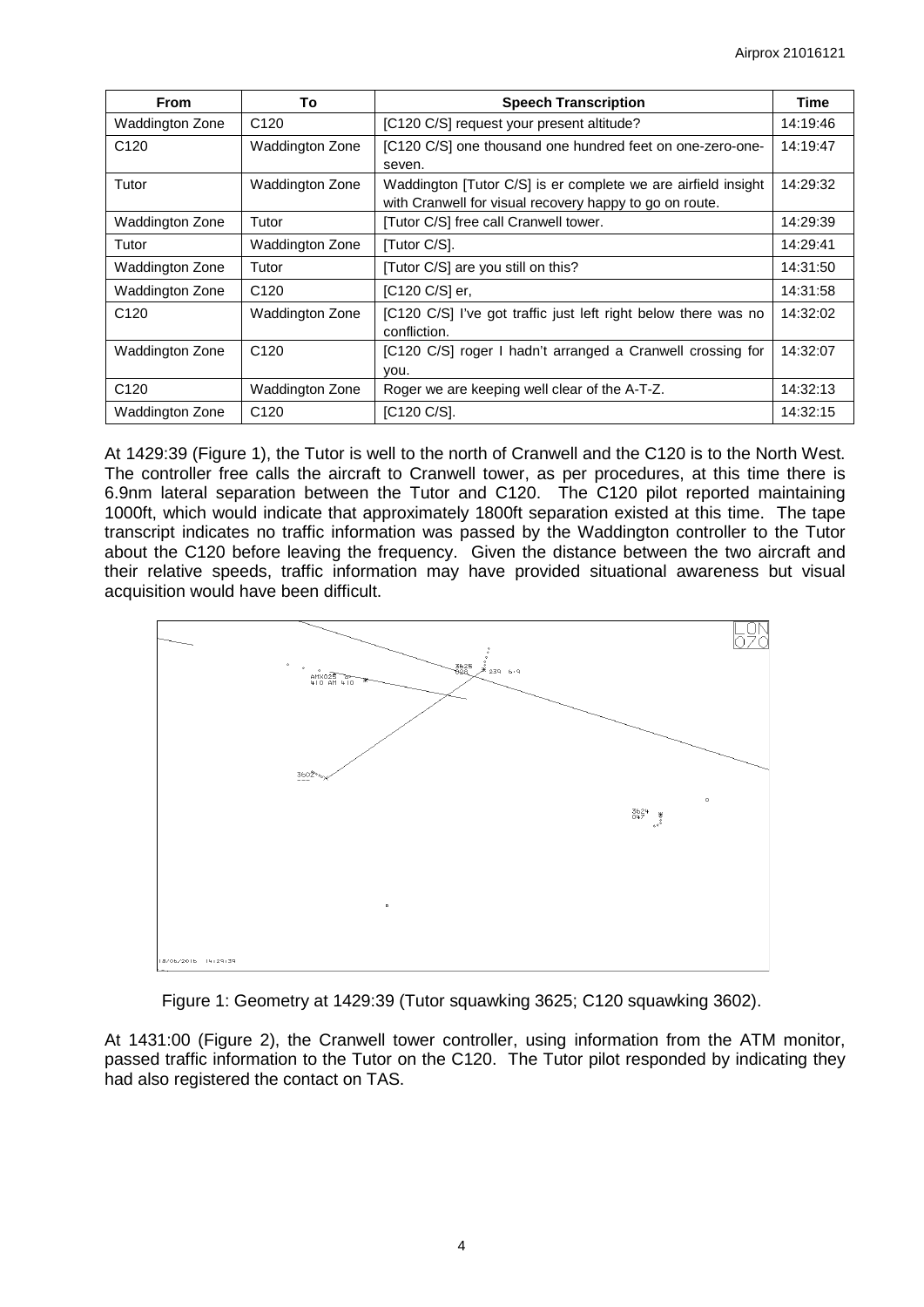



At 1431:33 (Figure 3), the Cranwell tower controller passes an update to the Tutor pilot on the C120.



Figure 3: Geometry at 1431:33 (Tutor squawking 3625; C120 squawking 3602).

At 1431:45 (Figure 4), the Tutor pilot calls visual with the C120. The radar replay shows 1.4nm separation exists between the aircraft. If the C120 maintained the same height throughout this would indicate the aircraft are at a similar height at this point; this would correlate with the Tutor pilots report.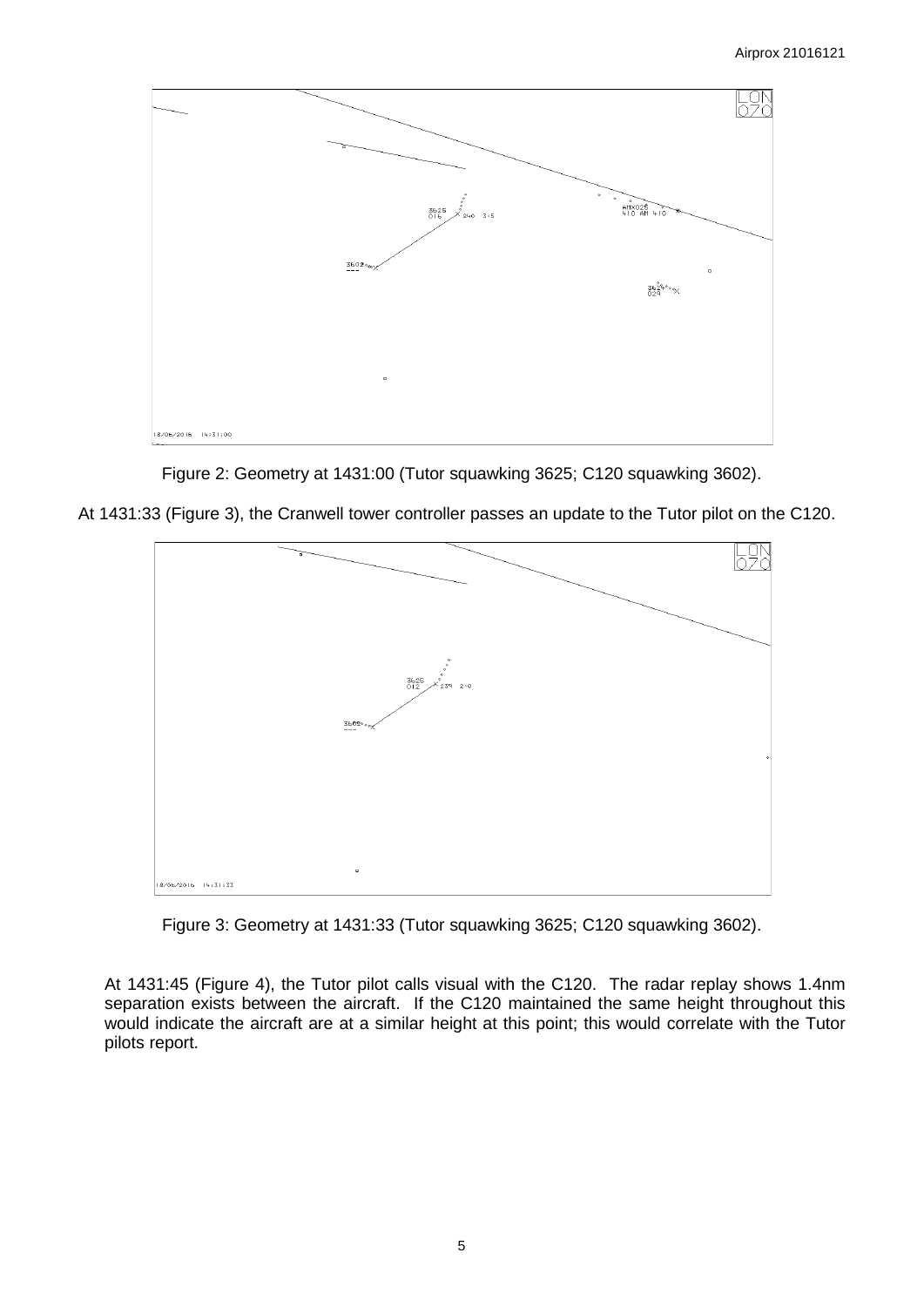



The Tutor pilot reports recovering from the NE switching from a Traffic Service with Waddington to Cranwell tower in the vicinity of Digby. On completion of the initial call the pilot noticed a TAS contact in their 2 o'clock at 3-4 miles without height information. Approximately 10-20 seconds later the Cranwell tower controller passed traffic information on the contact at 3 miles, unknown height. The pilot elected to increase their rate of descent to achieve their final join height and on passing 1000ft QFE became visual with the C120. The pilot reported descending to 500ft to avoid collision, passing 500ft below and approximately 500-1000ft ahead. The pilot commended the controller on the passing of traffic information. The pilot perceived the severity as low.

The Waddington Zone controller reported a busy day on LARS, working 7-8 aircraft on several occasions. The Tutor called general handling complete and visual with Cranwell; as per weekend procedures the controller freecalled the aircraft to Cranwell tower. The controller reported being confident that they called any traffic that posed a factor at that time. The C120 was under a Basic Service, and the controller reported workload at the time was such that they were unable to request a Cranwell MATZ crossing. At the point the controller recognised the converging headings of the C120 and the Tutor; the Tutor had been off frequency for approximately 5 track miles. The controller reported that at the point of noticing the confliction Cranwell tower called on the landline requesting traffic information on the C120. The controller reported a late call to the C120 on the Tutor and recalls the C120 declaring visual. The controller perceived the severity of the incident as medium.

The Cranwell Tower controller reported the Tutor recovering from the NE for a downwind join having been working with Waddington under a Traffic Service. The controller noticed a Waddington squawk tracking west to east inside the Cranwell MATZ on the ATM monitor, with no mode C. The controller registered a conflict with the recovering Tutor and therefore called the traffic. The controller was unable to see either aircraft looking out of the visual control room.

Waddington provides a Traffic Service to 6FTS Tutors (from RAF Cranwell) on weekends, with a maximum of four aircraft on frequency at any one time, in addition to four Basic Service aircraft. Weekend procedures for 6FTS Tutors are that upon completion with their sortie (under a Traffic Service with Waddington) they free call Cranwell Tower; this is due to the reduced establishment of radar controllers at Cranwell on weekends. The Tutor called visual with the airfield over 10nm away from Cranwell and at the point it was free called to Cranwell tower the C120 was separated significantly; it is likely the controller had not registered a confliction at this point. The Waddington controller reported a busy day, the tape transcript shows almost constant transmissions over the period, this would indicate a high workload. The C120 was under a Basic Service and the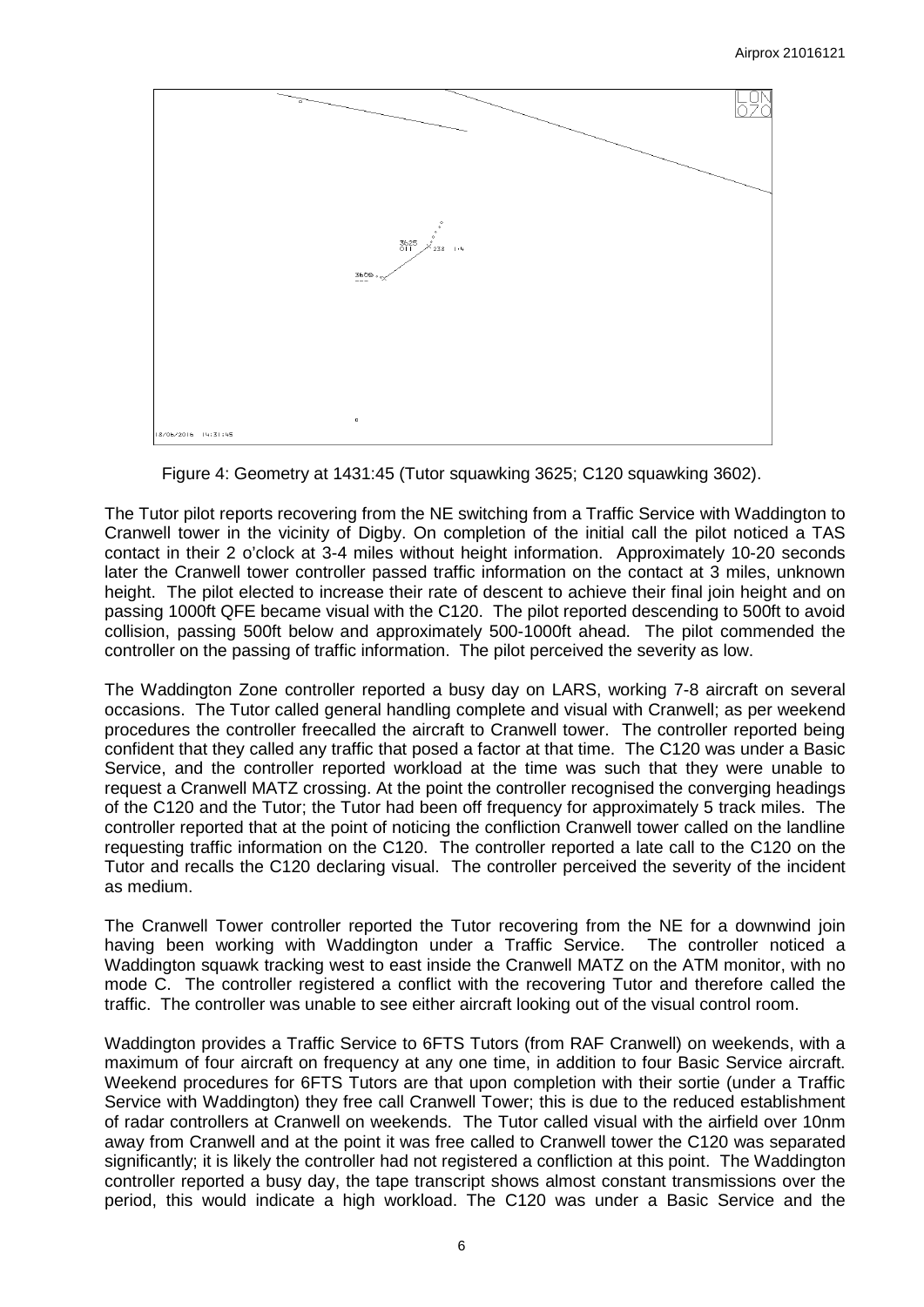controller may not have formally identified or have been tracking the aircraft's routing; under a Basic Service there is no requirement for the controller to pass traffic information or radar monitor the aircraft. Coupled with a high workload, it is likely that these factors precluded the controller informing Cranwell tower of the transit close to the Cranwell ATZ.

Weekend procedures leave potential for a gap in radar service; in the period after the Tutor left the Waddington controller's frequency, the aircraft was not receiving a Traffic Service or the associated Traffic Information the pilot may have received during weekday operations from Cranwell radar. The understanding of this limitation when recovering VFR to Cranwell at weekends is a key element because manning within Cranwell ATC is such that establishment of a radar controller is not possible. The Cranwell tower controller was proactive and, due to low VCR workload, recognised the confliction using information from the ATM monitor. They passed accurate traffic information on two occasions to the Tutor pilot allowing them to correlate the information with TAS. Together these proved effective barriers allowing the pilot to acquire the C120 visually and avoid.

## **UKAB Secretariat**

The Tutor and C120 pilots shared an equal responsibility for collision avoidance and not to operate in such proximity to other aircraft as to create a collision hazard<sup>[1](#page-6-0)</sup>. If the incident geometry is considered as converging then the Tutor pilot was required to give way to the C1[2](#page-6-1)0<sup>2</sup>.

## **Comments**

## **HQ Air Command**

The barriers to MAC available in this incident were CWS, ATS and lookout, all of which played a part in reducing the severity of the encounter. The Waddington LARS controller was very busy, resulting in the need to prioritise workload; because the C120 was under a Basic Service then it is unsurprising that its pilot did not receive Traffic Information on the Tutor until quite late. However, a combination of proactive controlling by the Cranwell Tower controller, TAS contact, manoeuvre and pilot lookout all assisted the Tutor pilot in gaining visual with the C120, albeit at a much reduced range. The size of the aircraft and low visual conspicuity of the Tutor likely also contributed to difficulties in the pilots of both aircraft visually acquiring the other, as would the lack of height information from the C120 (IFF Mode 3/A only).

#### **Summary**

An Airprox was reported when a Tutor and a C120 flew into proximity at 1430 on Saturday 18<sup>th</sup> June 2016. Both pilots were operating under VFR in VMC, the Tutor pilot in receipt of an Aerodrome Service from Cranwell and the C120 pilot in receipt of a Basic Service from Waddington.

#### **PART B: SUMMARY OF THE BOARD'S DISCUSSIONS**

Information available consisted of reports from the pilots of both aircraft, transcripts of the relevant RT frequencies, radar photographs/video recordings, reports from the air traffic controllers involved and reports from the appropriate ATC and operating authorities.

The Board began by discussing the weekend manning at Cranwell and the provision of radar services from Waddington. One Board member questioned if there had been an adequate provision of service, but the Military Board members pointed out that this was normal for weekend operations, and further highlighted that a risk assessment had been carried out and formed part of the risk register for the Tutor operation at Cranwell. Members acknowledged that the Airprox had occurred on a particularly busy day, and that the Waddington controller had been working hard to provide a Traffic

l

<span id="page-6-0"></span><sup>1</sup> SERA.3205 Proximity.

<span id="page-6-1"></span><sup>2</sup> SERA.3210 Right-of-way (c)(2) Converging.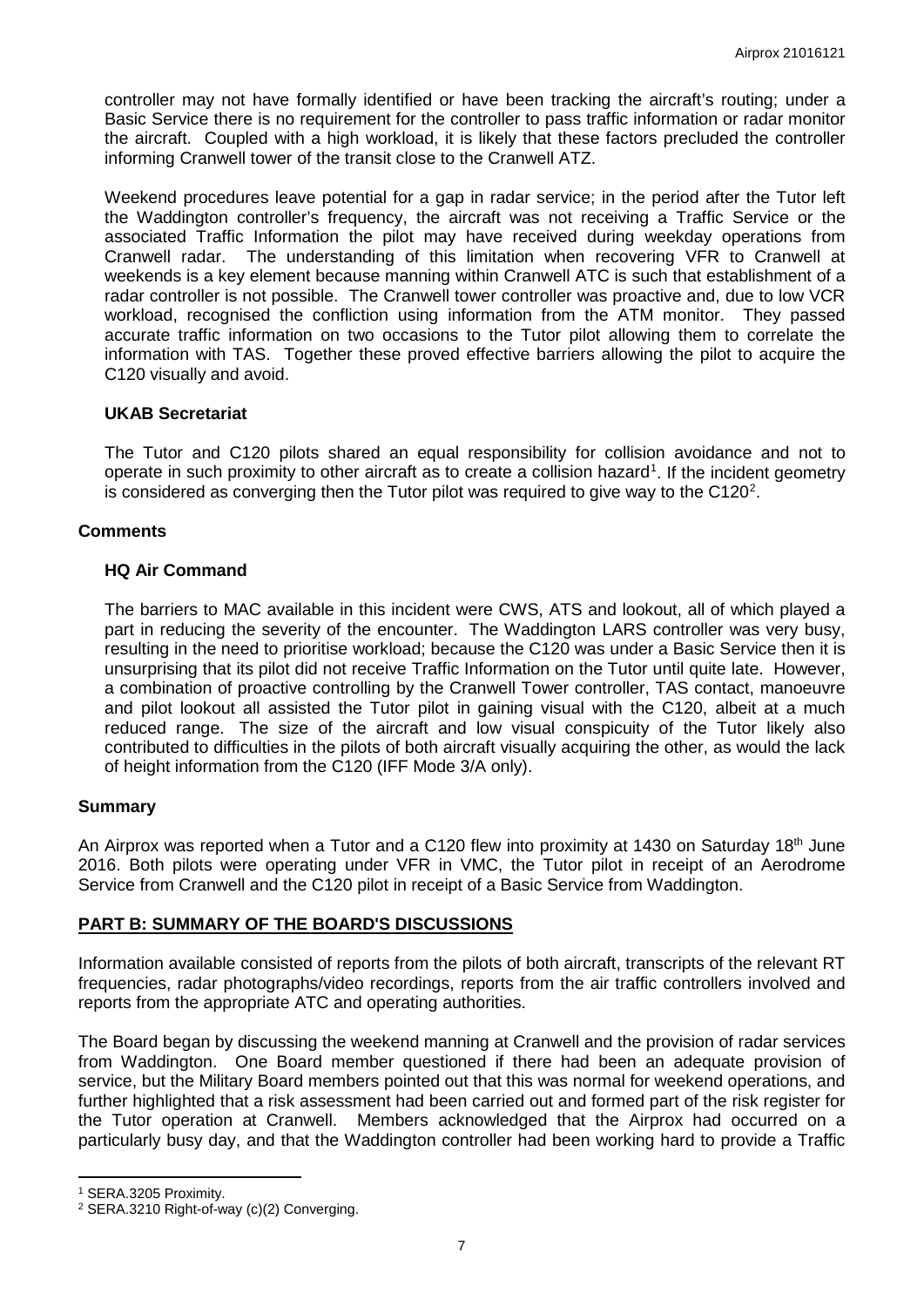Service to several aircraft at once. The Board heard that under normal circumstances aircraft that require a crossing of the Cranwell MATZ are requested to contact Cranwell during weekdays and Waddington at weekends. Such aircraft will be notified to the Cranwell Tower Controller, and both controllers will agree the level and route to ensure aircraft within, joining or leaving the visual circuit are given relevant information on the MATZ crosser. Unfortunately, on this occasion, this information had not been passed to the Cranwell Tower Controller by the Waddington controller, which resulted in a lack of timely flow of information to the joining Tutor pilot. Notwithstanding, the Cranwell Tower Controller had independently detected the likely conflict by monitoring the ATM Monitor, and the Board commended her for her diligence.

The Board then turned to the actions of the pilots. Members highlighted that the C120 pilot was in contact with Waddington LARS, had requested a zone [MATZ] crossing, and there was no reason for him to assume that this was not approved. In this respect, the Board were mindful that although military pilots must obtain permission before entering a MATZ, civilian pilots do not given that a MATZ offers no legal recognised status and no prior permission is required to enter. Notwithstanding, civilian pilots are strongly advised to obtain two-way communications with the controlling ATS prior to transiting the MATZ, and the Board agreed that the C120 pilot had done all that was required of him by communicating with Waddington to request a crossing. Turning to the Tutor pilot, members noted that, in accordance with the SERA Rules of the Air, he was required to give way to the C120, which he did (albeit descending to avoid the C120 by flying underneath and ahead of it was arguably not strictly in accordance with Rules of the Air given that SERA 3210(c) requires that: "An aircraft that is obliged by the following rules to keep out of the way of another shall avoid passing over, under or in front of the other, unless it passes well clear…"). Notwithstanding, the Board recognised that the Tutor pilot's actions hinged on the time that was available to him to take avoiding action, and that he had ultimately safely avoided the C120 whilst also attempting to achieve recovery to Cranwell in accordance with normal operations.

The Board then looked at the assessment for this Airprox, they felt that the following barriers were contributory factors to this Airprox:

• **ATS Operational Threat Awareness and Management** was considered to have been only **partially effective** because the Waddington radar controller did not coordinate a MATZ crossing for the C120 with the Cranwell Tower Controller, and so the required information was not available to the Cranwell Tower Controller in a timely fashion to transmit to aircraft on her frequency.

Members then considered the cause and risk of the Airprox. Noting the separation that had been achieved, and the fact that the Tutor and C120 pilots had both been in visual contact with each other well before CPA (aided in the Tutor's case by Cranwell ATC and his TAS), the Board agreed that there was no risk of collision and that normal safety standards had been achieved. Some members felt that the lack of information from the Waddington controller to the Cranwell controller regarding the C120 MATZ crossing was a factor in that normal procedures had not been applied; however, the consensus view was that the actions of the Cranwell controller had mitigated this breakdown. Overall, the Board decided that the Tutor pilot had simply been concerned by the proximity of the C120, and that, after analysis, the achieved separation meant that this was a non-proximate incident that fell within the definition of a Category E risk.

#### **PART C: ASSESSMENT OF CAUSE AND RISK**

Cause: The Tutor pilot was concerned by the proximity of the C120.

Degree of Risk: E.

#### Barrier Assessment:

Modern safety management processes employ the concept of safety barriers that prevent contributory factors or human errors from developing into accidents. Based on work by EASA, CAA,